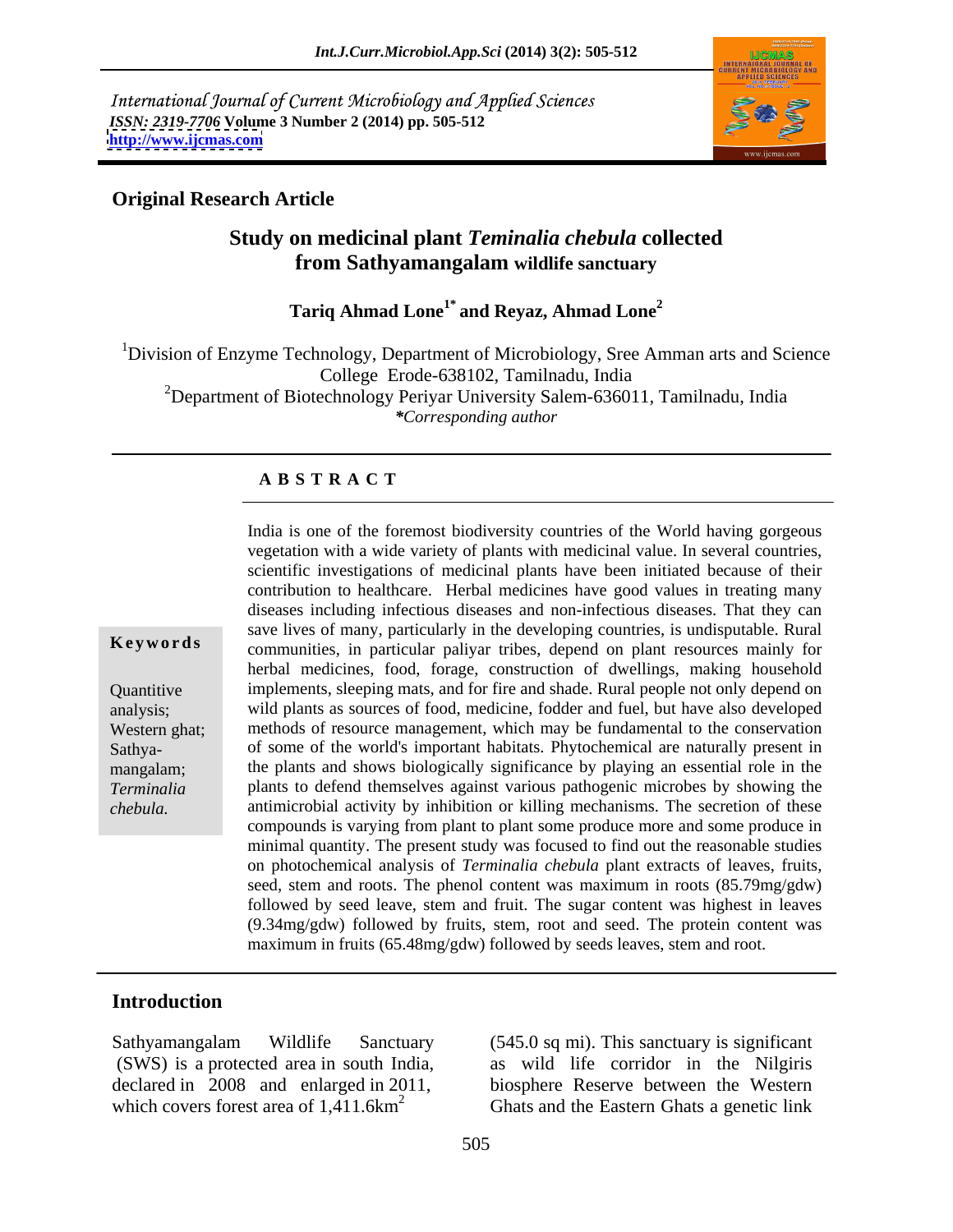between the four other protected areas hydrolysable to pyrogallal was found in which it adjoins, including the Biligirnaga samy temple wildlife sanctuary, sigur Terminalia chebula shows antiplateau, Madumalai national park and anaphylactic, hepato protective, cardio Bandipur National park (Aravind, 2011). This sanctuary covers Sathyamangalam taulk and parts of Gobichettipalayam Taulk of Erode District in the north western Tamil Nadu. Conservation of the Sathyamangalam Forest Division is **Materials and Methods** administered by the Tamil Nadu Forest Department Conservator of Forests, Erode Collection of Plant Circle and the Deputy conserve of forest, Gobichettipalayam Forest District Herbal Plant Terminalia chebula was (Sundaradevan, 2008). One of the most collected from the Sathyamangalam significant medicinal plants, which are wildlife sanctuary to the south, in widely used in the traditional system of the Erode District of Tamil Nadu. The medicine, is *Terminalia chebula* (Mitalays hills that gave the range its name are et al., 2003). This initiative the need to situated  $\frac{90}{90}$  kilometres (56 mi) monitor medicinal plants for novel bioactive compounds as plant based drugs is biodegradable and safe (Sandhya et al., from Yelandur or via Chamaraianagar. 2006). A natural product plays a vital role The hills are located at the easternmost in the field of new drugs research and development because of their low toxicity, diverse flora and fauna in view of the easy availability and cost effective various habitat types supported. The (Ahmad et al., 1989). The primary sanctuary derives its name *Biligiri* from metabolite like chlorophyll, amino acids, the white rock face that constitutes the nucleotides, simple carbohydrates or major hill crowned with the temple of membrane lipids, play recognized roles in Lord Rangaswamy or from the white mist photosynthesis, respiration, solute and the silver clouds that cover these hills transport, translocation, nutrient for a greater part of the year. assimilation and differentiation (Patrick 2002). Secondary metabolites are **Powder Preparation** synthesized by the plants as part of the defense system of the plant (Borthakur, The roots, stems, seeds, fruits and leaves 1981). The plant contains anthroquinone powders were prepared by adopting gallic acid, chebulinc acid, sennoside, method of Ncube et al., (2008) were resin, and tannic acid. It also contains washed with boiled distilled water, triterpenoids, steroids, glycosides, sugar surface sterilized with 12% sodium and small quantity of phosphoric acid hypochlorite solution, rinsed with sterile these compounds were confirmed to distilled water and air dried at room exhibit anti-carcinogenic, anti-fungal, anti- temperature under shadow and then milled bacterial, and anti-viral activities to fine powder. (Gemedo-Della et al., 2005). *Terminalia chebula* is rich in tannin, which is

fruits (Chattopadhyay et al., 2009). The *Terminalia chebula* shows anti protective, antioxidant, hypolipidemic, wound healing, anti-diabetic, , immuno modulatory and chemo preventive (Muthukumarasamy et al., 2003).

# **Materials and Methods**

# **Collection of Plant**

Herbal Plant *Terminalia chebula* was collected from the Sathyamangalam wildlife sanctuary to the south, in situated 90 kilometres (56 mi) from Mysore and 254 kilometres (158 mi) from Bangalore. The hills reached either from Yelandur or via Chamarajanagar. The hills are located at the easternmost edge of the Western Ghats and support

# **Powder Preparation**

surface sterilized with 12% sodium distilled water and air dried at room to fine powder.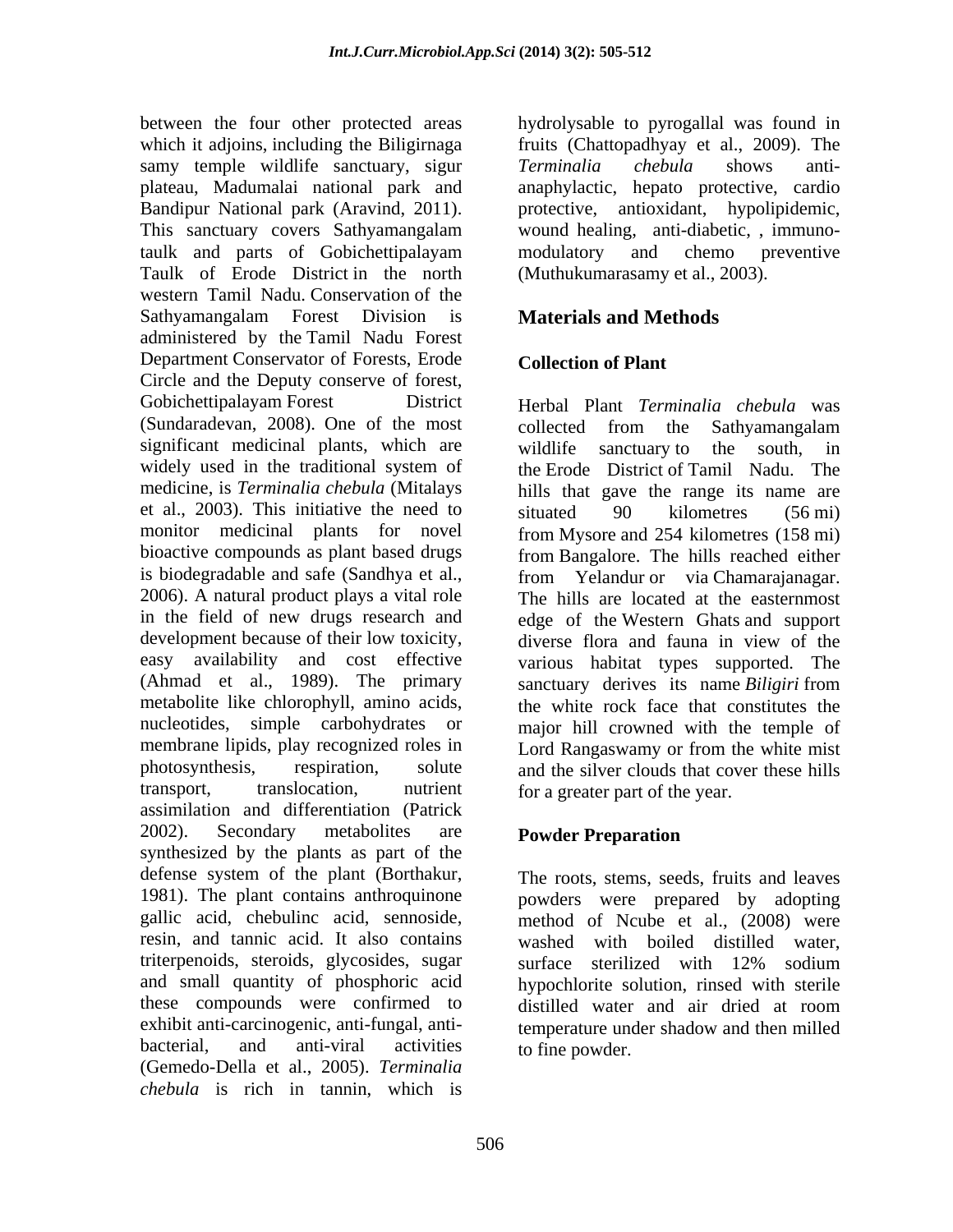### **Methanolic extract**

The methanol extract was prepared by followed Chessbrough (2000) in which Celsius for 48 hours. This extraction was containing 10ml of 70% aqueous acetone. was concentrated with Dimethyl Sulfoxide

Analysis of phytochemical activity of dissolved in 10ml of 70% aqueous acetone 2010).

hydroxide and mixed well. After mixing 2ml of diluted hydrochloride was added into the test tubes and observed for colour change. **Extraction of reducing sugar**

0.10grams of plant extracts such as leaves, (2010), by weigh 100mg of the sample and fruits, seed, stem and root was added to sugar was extract with the hot 80% ethanol test tubes containing 4ml of chloroform twice (5mL each time). The supernatant and content was mixed well. Then 4ml of was collected and evaporated by keeping it concentrated sulphuric acid was added carefully and observe for presence of water was added to dissolve the sugars and

The *Terminalia chebula* extracts of leaves, pipetting out 0.2, 0.4, 0.6, 0.8 and 1mL of fruits, seed, stem and root were filtrated the working standard solution respectively then treated with Potassium mercuric into a series of test tubes. The volume wasiodide (Dragendroffs reagent) and

**Extraction of plant material** observed for the colour change in the test tubes.

### **Quantities assay for tannin**

followed Chessbrough (2000) in which The quantities assay for tannin acids was<br>15grams of powdered sample were taken, followed method of Phan et al., (2001) by<br>soaked in 50ml of methanol and it was taking the 1000mg finely kept in Soxhled apparatus at 80 degree extract was added into a glass beaker taken and allowed for evaporation and it The content solution was uniformly mixed (4.64g). minutes. The solution was centrifuged at **Analysis of Phytochemical activity**  supernatants were collected and stored in *Terminalia chebula* was carried out by and recentrifuged at 3000rpm for 10 followed a method of Yankanchi and Koli, minutes at  $4^{\circ}$ C. The supernatants were **Test for flavonoids** Folin-denis reagent, 3ml of Sodium 0.4grams of plant extracts such as leaves, was diluted to 20 ml by using distilled fruits, stem and root was added into test water. The solution was mixed well and tube containing 4ml of diluted sodium incubated at room temperature for 30 The quantities assay for tannin acids was followed method of Phan et al., (2001) by taking the 1000mg finely dried plant containing 10ml of 70% aqueous acetone. and gently boiled in a water bath for 30 3000 rpm for 10 minutes at  $4^{\circ}$ C and  ${}^{0}C$  and freezing condition. The pallet were dissolved in 10ml of 70% aqueous acetone collected and mixed with freezing stored supernatants. To this supernatants 1 ml of Folin-denis reagent, 3ml of Sodium carbonate solution was added and solution minutes. The absorbance was measured in a spectrophotometer at 700nm.

**Test for terpenoids** Extraction of sugars from the sample was reddish brown colour. from that 0.2mL of aliquots sample was Test for alkaloids **the working standard solution** (100µg of usually followed method of Souza et al., (2010), by weigh 100mg of the sample and on a water bath at 80°C. Then 10mL of pipetted to separate test tubes. Meanwhile glucose/1000ml) was prepared by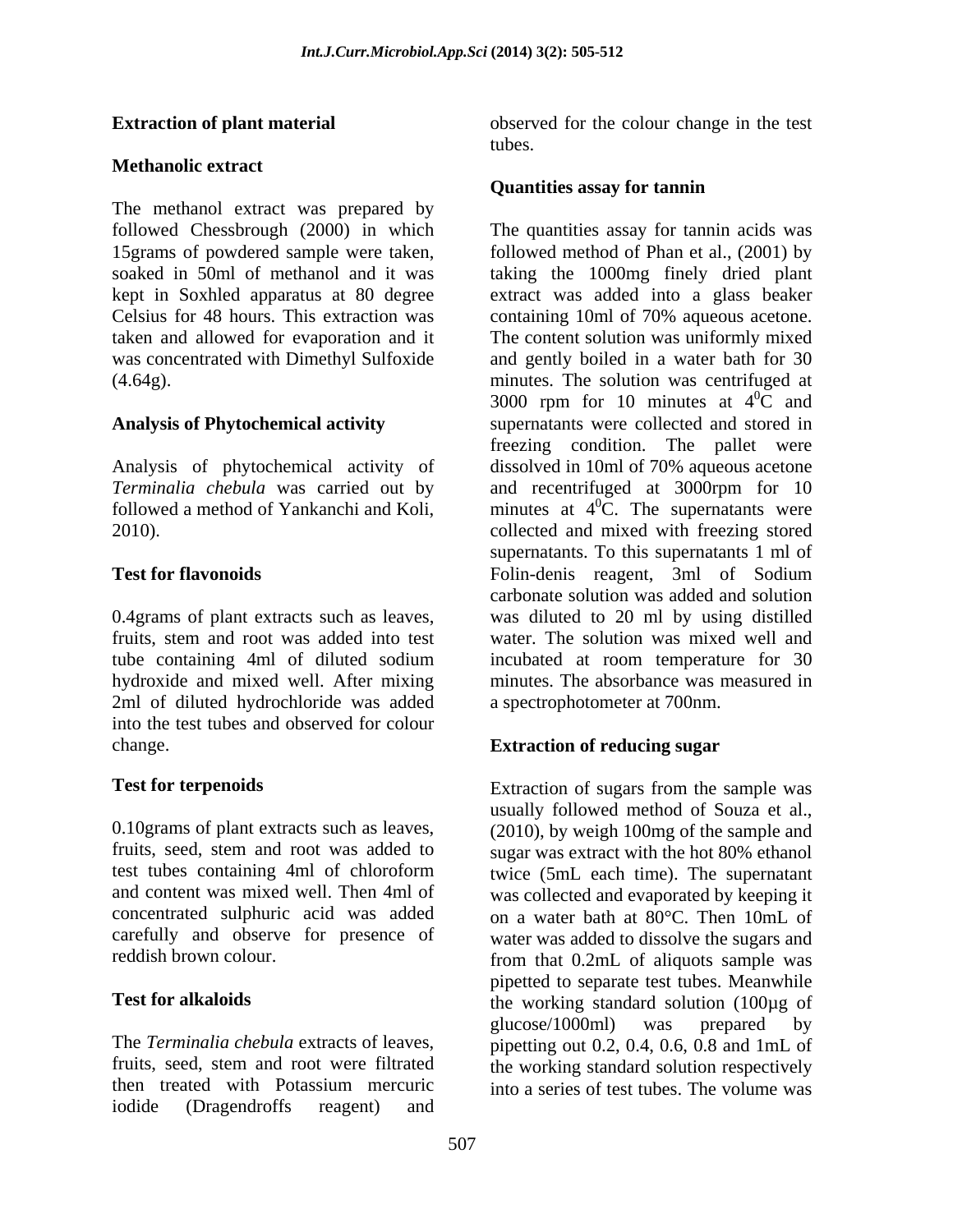blank was prepared by pipette out 2mL boiling water for 10minutes. After cooling the tubes 1mL of arsenomolybolic acid reagent was added to all the tubes and volume was made 10ml by using distilled **Results and Discussion** water in each test tube. The absorbance of blue colour was read out at 620nm after 10 minutes from the graph drawn the amount of reducing sugar present sample calculate Kingdom - Plantae, Sub kingdomthe by formula Tracheobionta, Super division-

10mL contains  $=$  X/NX X10mg glucose *chebula* 

10mL contains  $=$  % of reducing sugars

# **Identification of amino acid, phenolic and aromatic compounds by using TLC**

A sample of 300mg/ml concentration of plant extracts was prepared by followed thus indicated the presence of flavonoids. method of Kiyota (2006) and from this solution, 4µl of the sample prepared was Terpenoid taken and spotted on the silica coated TLC plate. It was then kept at solvent position with the solvent to run under capillary extract as there was reddish brown colour pressure. Here acetic acid, ethanol and formation in the test tubes after treating methanol and acetic acid (100µl, 5ml and with chloroform and concentrated 5ml,) were used as a solvent. The spots were then identified in the iodine chamber for phenolic compounds, ferric chloride **Alkaloid** for aromatic compounds and ninhydrin for

The crude aqueous methanol extract of *Terminalia chebula* was subjected to

made to 2ml with distilled water in both column chromatography by followed working standard and sample tubes. The method of Praveen et al., (2010) over distilled water in a separate tube. A 1mL eluted with solvents of increasing order of of alkaline copper tartrate reagent was polarity. The fractions were collected in added to each tube and mixed by gentle 10ml each and allowed to evaporate to get shaking. After that the tubes was placed in the residue. Each fraction was tested for silica gel 100-200 mesh. The column was the presence of various constituents by Thin Layer Chromatography.

# **Results and Discussion**

# *Terminalia chebula*

Absorbance corresponds to 0.1mL of test Class - Magnoliopsida, Subclass -Rosidae, = x mg of glucose Order- Myrtales, Family - Combretaceae, Kingdom - Plantae, Sub kingdom- Tracheobionta, Super division- Spermatophyta, Division- Magnoliophyta, Genus - Terminalia, Species- *Terminalia chebula*

# **Phytochemical activity:**

# **Flavonids**

**method**  The yellow colour was formed in the test tubes after treating with 5% Sodium hydroxide and diluted hydrochloride acid

# **Terpenoid**

The Terpenoid was present in the plant with chloroform and concentrated Sulphuric acid.

# **Alkaloid**

amino acids. There was a reddish brown colour **Column chromatography** with Potassium Bismuth iodide solution formation in the test tubes after treating thus indicates the presence of alkaloid in the plant extract.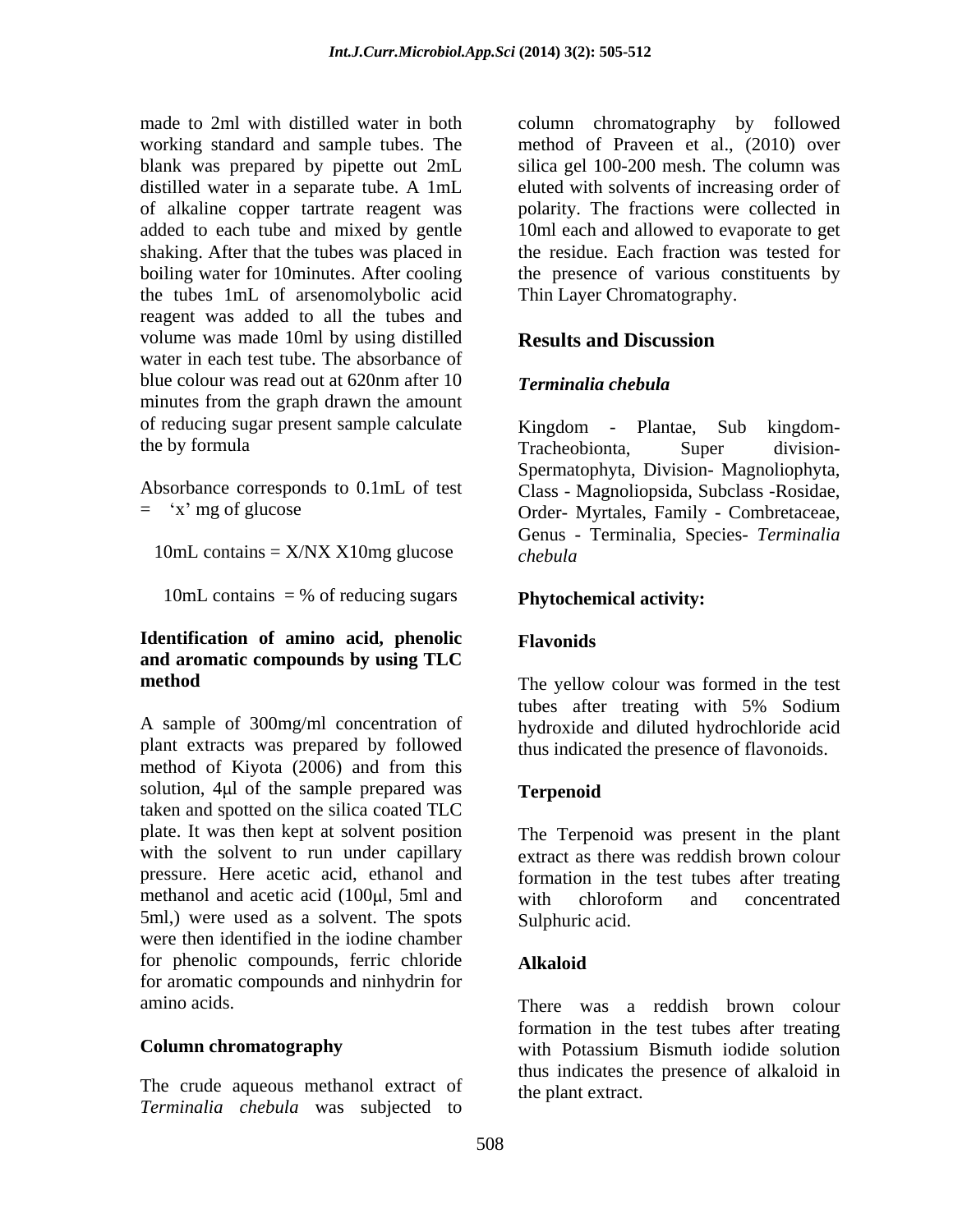# **Quantity of Tannic acids be a constructed** obtained from the plants are to be safer

The maximum content of sugar was in leaves followed by fruit, stem, root and medicinal importance of Ayurvedic seed are represented in the Table 2. The medicine (Pushpangandan and Atal,

In thin layer chromatography the amino observed after treating with ninhydrin. The

The use of medicinal plants as a medicine was practiced by our ancestors, a process which might have started by trail or error. al., 2003). plants and their use by indigenous culture healthcare and drug development in the

The phenol content was found maximum various aliments by the local specialists in in root followed by seed, stem, fruits and the region of Atlantic Forest in the state of leaves are represented in the Table 1. Pernambuco of Brazil (Gazzaneo and **Reducing sugar** importance of the herbal plants in the **Thin layer Chromatography** the leaf extracts and callus extracts are acids showed pink colour spots were problems in disease managements (Shariff sugars showed the purple and black spots effective antibacterial activity against the after treating with ferric chloride. The *Escherichia coli* which were responsible to phenolic compounds showed blue spots cause urinary tract infection by keeping after treating with iodine solution this in the mind a study was conducted on **Column chromatography** (Tariq and Reyaz, 2012). A part from this, Higher content of protein was observed in sources are reported to possess antioxidant fruits of *T. Chebula* followed by seed, activity (Natarajan et al., 2000). Plant roots, leaves and stem. The Purification of phenols are groups of natural products compounds in various extracts was with variable structure that are well known performed by using column for their beneficial effects on health chromatography was presented in (Table possess significant anti-inflammatory and 3). anti-arthritic agents (Shah et al., 2006). In India traditional healers are reported to surveys were conducted among the use 2500 species in which 100 species of kanikar tribals of Mundanthurai sanctuary plants are found to be serve as source of to find the role of the medicinal plant medicine (Mahapatra and Panda, 2002). Terminalia (Ignacimuthu et al., 1998). It is<br>The traditional medicinal knowledge of also found that various commercial plant are not only use full for the conversation activity (Ates and Erdourul, 2003). The of cultural traditions but also for the precursors for bioactive compounds used present and ahead (Ayyanar and the Eastern Cape South Africa (Grieson Ignacimuthu, 2005). Herbal drugs and Atolayan, 1999). The study wasand has been proved in the treatment of various aliments by the local specialists in Laucena, 2005). The ethanomedico Karla Western Ghats were studied in the past that made is valid to find out the medicinal importance of Ayurvedic medicine (Pushpangandan and Atal, 1984). In current therapeutic treatments, being used to develop delivery systems that are suitable and active for tackling et al., 2006). *Terminalia chebula* showed the Sathyamangalam wildlife sanctuary the protein hydrolytes from various *Terminalia chebula* have been noted to possess antifungal activity were used to treat skin diseases in Karnataka (Harsha et Medico-ethanoboticanal Terminalia (Ignacimuthu et al., 1998). It is also found that various commercial plant possessed the antimicrobial as therapeutic drugs to treat the wounds in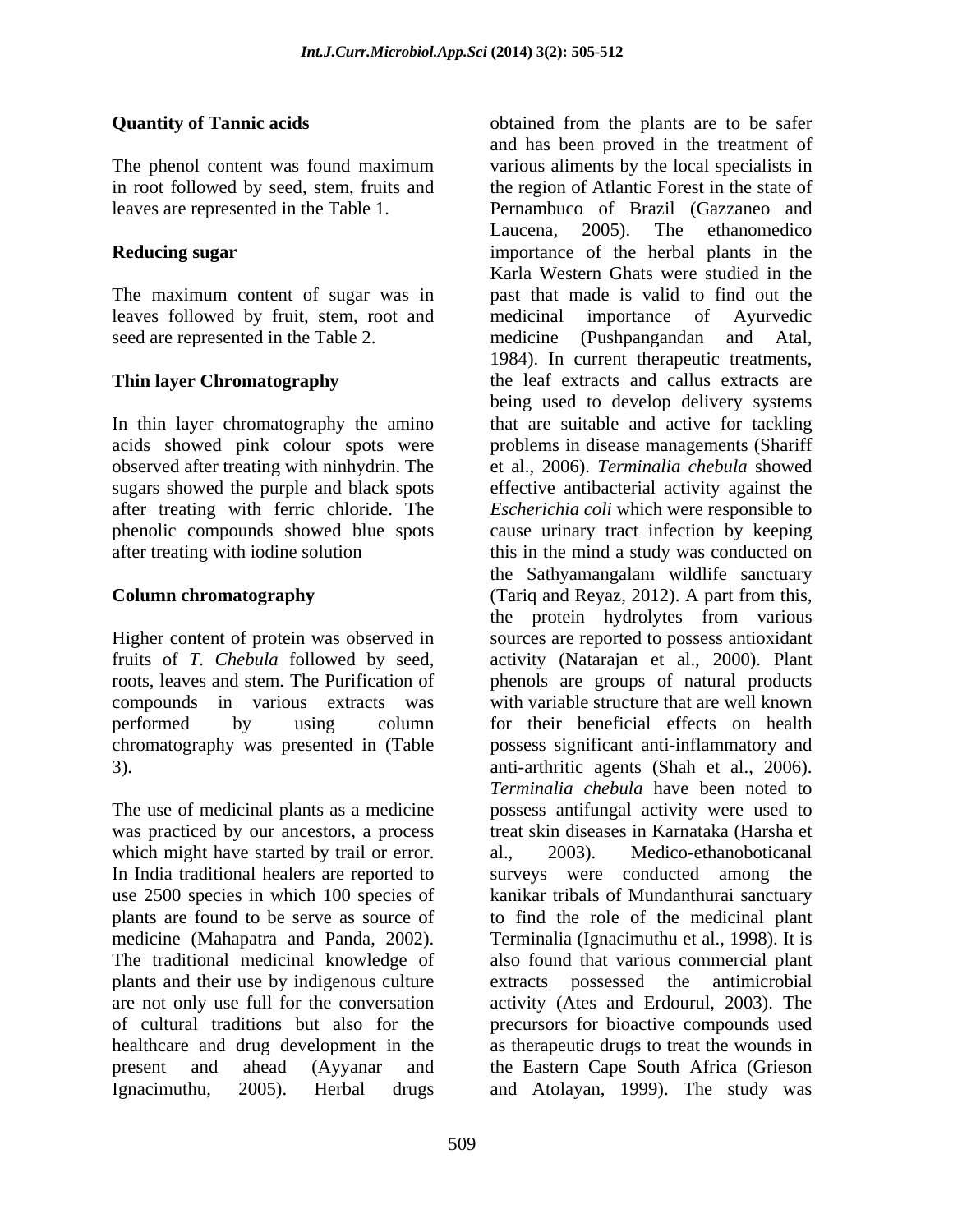focused in the forest of the Tirunelveli North division and traced out the India: Kasturi & Sons Ltd). 27 economic importance of the medicinal plants serve as lead compounds in drug Ates, D.A., and Erdourul, O.T. 2003. discovery and design (Rajasingh, 1971). Antimicrobial Activities of Various<br>This made road to understand the value of Medicinal and Commercial Plant herbal plants of the Gwalior forest division Extracts. Truk. Journal of Biol. 27:157 in the Madhya Pradesh (Anis et al., 2000).  $\qquad \qquad$  -162.<br>The medicinal plants which were used by Ayyanar, M., and Ignacimuthu, S. 2005. the tribal people of the Rajasthan were showed antimicrobial activities and Kouthalai of Tirunelveli hills, Tamil protected them against various diseases

was isolated from the Sathyamangalam Wildlife Sanctuary were found contains the Flavonids, Terpenoid, Alkaloids as Chattopadhyay, R.R., Bhattacharyya S.K., there was colour change in the solution after treating with respective chemicals. The highest quantity of tannic acid was found the roots followed by seed, stem, myrobalan (fruit of Terminalia fruit and leaves. The maximum content of *chebula* Retz.) extracts against sugar was found in the leaves followed by fruits, stem, root and seed. Higher content aureus and trimethoprimof protein was found in the fruits followed seed, root, leaves and stem. The veroper unconstructure *Escherichia coli.* phytochemicals analysis made it clear that *Terminal chebula* have potential activity because of those compounds. It is to be Chessbrough, M. 200. Medicinal suggested a further studies will be carried a laboratory manual for tropical out to go the root of the knowledge about

- Mohammad, F. 1989. Screening of some Indian medical plant for their Ethnopharmacon. 62(2):183-193.
- Anis, M., Sharma, M.P., Iqbal, M. 2000. (Northeastern Brazil)<br>Herbal Ethnomedicine Of The Gwalior And Ethanomed. 1-9 Herbal Ethnomedicine Of The Gwalior Forest Division In Madhya Pradesh, India. Pharma. Bio. 38(4):241-253.
- Wildlife Sanctury expanded to 1.41 lak

hetares. *The Hindu, Chennai* (Chennai, India: Kasturi & Sons Ltd). 27 September; Retrieved 2011-09-27.

- Antimicrobial Activities of Various Medicinal and Commercial Plant Extracts. Truk. Journal of Biol. 27:157 -162.
- Ayyanar, M., and Ignacimuthu, S. 2005. Tradional knowledge of kani tribals in Nadu, India. J. Ethanopharm.102:246- 255.
- (Tripathi, 2008).<br>
Our study on the *Terminal chebula* which **Example 255.**<br>
Our study on the *Terminal chebula* which the *S.K.* 1981. Studies in the *Karbis* (*Mikirs*) Borthakur, S.K. 1981. Studies in ethnobotany of the *Karbis* (*Mikirs*) plant masticatories and dyestuffs. Glimp. of Ind. Ethnobot. 182-190.
	- Anwesa, B., Premananda, B., and Nitish, K.P. 2009. Evaluation of antibacterial properties of Chebulic myrobalan (fruit of *Terminalia chebula* Retz.) extracts against methicillin resistant *Staphylococcus aureus* and trimethoprim sulphamethoxazole resistant uropathogenic *Escherichia coli*. African J. of Plant Scien. 3(2): 025- 029.
- the medicinal plant. II: Microbiology. Chap. 44:289-311. **References** Butterworth-Heinemann Ltd., Linacre Chessbrough, M. 200. Medicinal laboratory manual for tropical countries, Lianacre Houses. Volume House, Jordan. Hill, Oxford.
- Ahmad, I., Mehmood, Z., and Gazzaneo, T.R., De, Laucena, R.F.P., and antimicrobial properties. J. specilists in the region of Atlantic De, Albuquerque. 2005. Knowlwdge and use of medicinal plants by local Forest in the state of Pernambuco (Northeastern Brazil). J. Ethanobio. And Ethanomed. 1-9
- Aravind, K.B. 2011. Sathyamangalam Gemedo-Della, T., Maass, B.L., and Isselstein, J. 2005. Plant biodiversity and ethnobotany of Borana pastoralists in South Oromia, Ethiopia Economic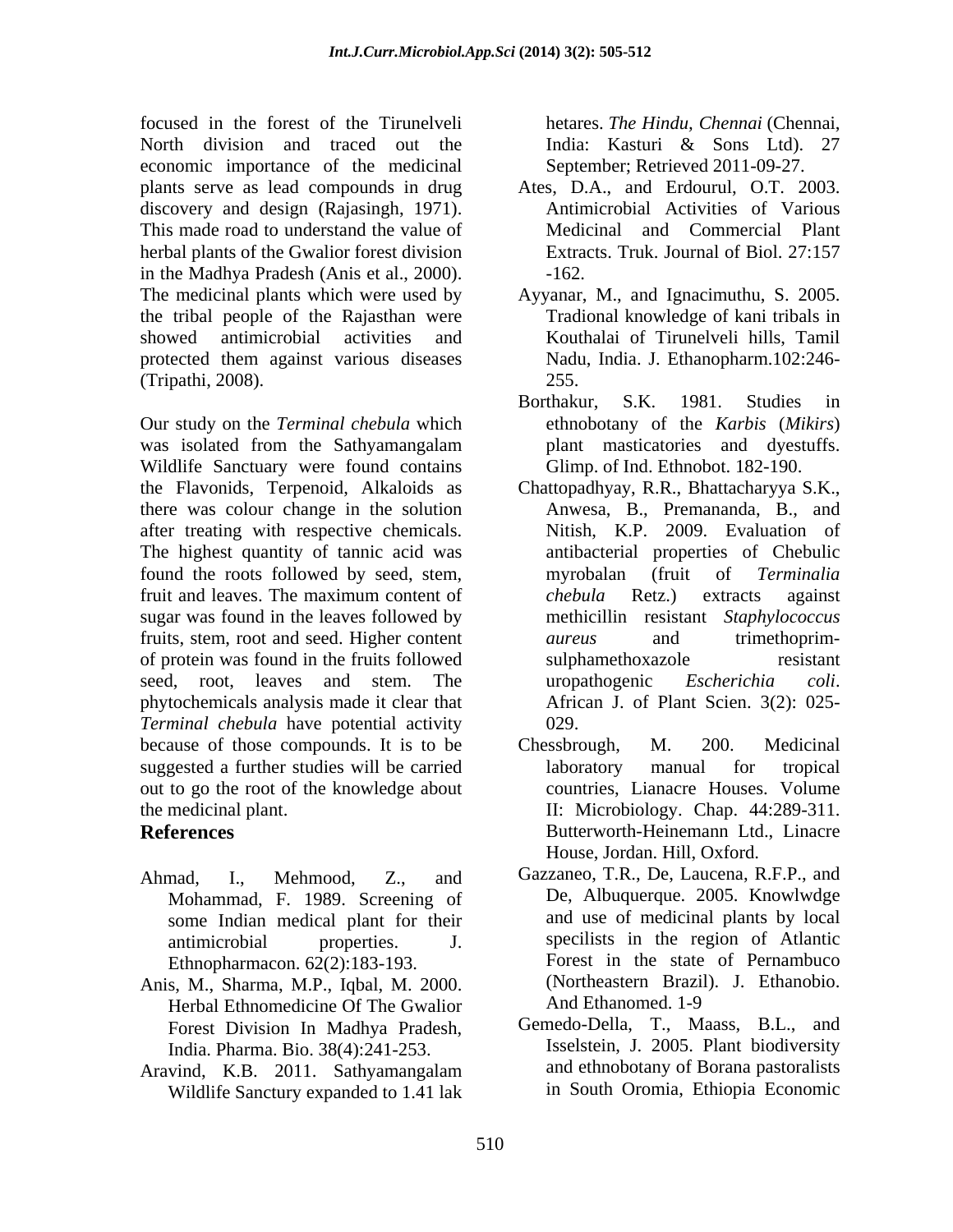- Grieson, D.S., and Atolayan, A.J. 1999. An ethanobotanical study of plants for the treatment of wounds in the Eastern
- Harsha, V.H., Hebber, S.S., Shripathi V.,
- Ignacimuthu, S., Sankara S.K., Kesavan,
- Kiyota, H. 2006. Synthesis of naturally agricultural interest. Biosci Biotechnol
- Mahapatra, A.K., and Panda, P.K. 2002. Ethno-pharmacological knowledge of and World Eco. 9(2):151-158.
- Mitalays, K.D., Bhatt, D.C., Patel, N.K., Rajasingh, G.J. 1971. Forest working plan remedies used for disorder by tribals and rural folk in Gujarat. India J.
- Muthukumarasamy, S., Mohan, V.R.,
- Natarajan, B., Paulsen, B.S., and Shah, B.N., Nayak, B.S., Seth, A.K., Science. Pharma. Bio. 38(2):129-138. 2(6):77-86.
- Ncube, N.S., Afolayan, A.J., and Okah,

Bot. 59:43-65. antimicrobial properties of natural compounds of plant origin:current methods and future trends. Afr. J. of Biote. 7(12):1797-1806.

- cape South Africa J. Ethanopharmacol. Patrick, O.E. 2002. Herbal Medicines: 67:327-332. Challenges (Editorial). Trop. J. of Pharma. Res. 1(2):53-54.
- Hedge, G.R. 2003. Phan, T.T., Wang, L., See, P., Grayer, Ethnomedicobotany of Uttat Kannada R.J., Chan, S.Y., and Lee, S.T. 2001. District in Karnataka, India plants in Phenolic Compounds of Chromolaena treatment of skin diseases. J. of odorata Protect Cultured Skin Cells Ethnopharm. 84(1):37-40. from Oxidative Damage: Implication L., 1998. Medico-ethnobotanical Pharm. Bull. 24(12):1373-1379. for Cutaneous Wound Healing. Biol.
- survey among *Kanikar* tribals of Praveen, N., Nayak, S., Kar, D.M., and Mundanthurai Sanctuary. Fitoterapia. Das, P. (2010). Pharmacological 69:409-414. evaluation of ethanolic extracts of the derived bioactive compounds of temperature regulation*.* J. Pharm. Res., plant *Alternanthera sessilis* against 3(6):1381-1383.
- Biochem. 70(2):317-24. Pushpangadan, P., and Atal, C.K. 1984. Juang and Munda tribes of eastern Western Ghats and their herbal India. Inter. J. of Sustainable Develop. medicine. J. Ethnopharmacol. 11:59- Ethanomedico-botanica; investigations in kerala I. Some primitive tribal of 77.
- and Didia, S.K., 2003. Herbal for the Tirunelveli North Division. Government of Madras Publication, Madras:127-133.
- Tradional Knowled. 2:389-392. Sandhya, B., Thomas, S., Isabel, W., and Kumaresan, S., Chelladurai, V. 2003. Ethnomedicinal plants used by the Herbal medicinal plants used by valaiyan community of Piranmalai Paliyars to obtain relief from gastro-<br>hills (Reserved forest), Tamil Nadu, intestinal complaints. J. of Eco. and India- A pilot study. Afr. J. Tradit. Taxo. Bot. 27(3):711-714. Complem. and Alter. Med. 3:101-114. Shenbagarathai, R. 2006. hills (Reserved forest), Tamil Nadu,
- Korneliussen, V. 2000. An Jalalpure, S.S., Patel, K.N., Patel, Ethnopharmacological Study from M.A., and Mishra, A.D. 2006. Review Kulu District, Himachal Pradesh, Article Search for medicinal plants as India: Traditional Knowledge a source of anti-inflammatory and anti- Compared with Modern Biological arthritic agents. Pharmacogn. Mag., M.A., and Mishra, A.D. 2006. Review  $2(6)$ :77-86.
- A.I. 2008. Assessment techniques of and Hariprasad, P. 2006. Antimicrobial Shariff, N., Sudarshana, M.S., Umesha, S.,